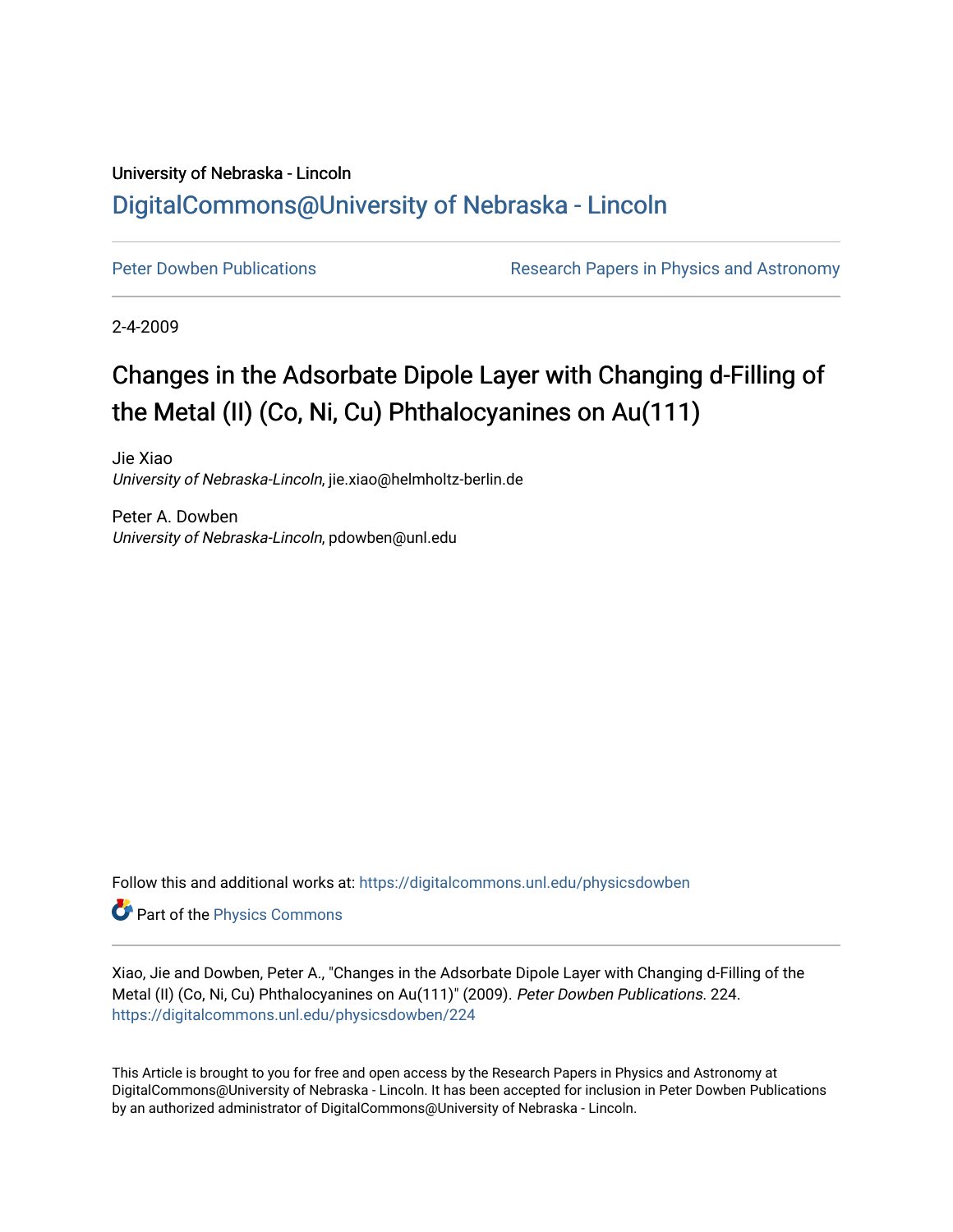Published in *Journal of Physics: Condensed Matter* **21:**5 (February 4, 2009), 052001 (5 pp); doi 10.1088/0953-8984/21/5/052001 Copyright © 2009 IOP Publishing Ltd. Used by permission.

Submitted December 8, 2008; published December 19, 2008.

## Changes in the adsorbate dipole layer with changing d-filling of the metal (II) (Co, Ni, Cu) phthalocyanines on Au(111)

Jie Xiao and Peter A. Dowben

Department of Physics and Astronomy, Nebraska Center for Materials and Nanoscience, University of Nebraska–Lincoln, Lincoln, NE 68588-0111, USA

*Corresponding author*—P. A. Dowben, email pdowben@unl.edu

**Abstract.** In combined photoemission and inverse photoemission spectroscopy studies, we observe changes in the metal phthalocyanine molecular orbital offsets with respect to the conducting gold substrate Fermi level, with the changing d-electron filling of the metal (II) (Co, Ni, Cu) phthalocyanines. The implication is that the interfacial dipole layer depends upon the choice of metal (Co, Ni, Cu) centers within the metal (II) phthalocyanines adsorbed on Au(111).

For many large molecule adlayers, including a number of organic and metal–organic species, the energy level alignment of the adsorbate with respect to a conducting substrate Fermi level or adjacent layer chemical potential is dependent on the interfacial electronic structure and interfacial dipole layer, as has been demonstrated for a number of molecular species [1–3], including the metal (II) phthalocyanines (MPc) [4, 5]. The metal (II) phthalocyanines offer a family of compounds where the d-electron filling of the metal center atom can be systematically altered, without changing the apparent preferential bonding orientation on Au(111) [6, 7]. This persistent orientation with the molecular plane parallel with the substrate for very thin films of adsorbed MPc species [6, 7] is unlike the case for the macrocyclic metal center tetraazaannulenes (TMTAA) [8]. If the interface dipole formation matters, then metal (II) phthalocyanines adsorbed on Au(111) will be expected to show different molecular orbital alignments with different metal substitutions since metal centers have different 3d orbital configurations  $(Co<sup>2+</sup> d<sup>7</sup>, Ni<sup>2+</sup> d<sup>8</sup>$  and Cu<sup>2+</sup> d<sup>9</sup>). In other words, we expect that the interfacial dipole will alter the placement of the molecular orbitals with respect to the substrate Fermi level in a similar manner that electron filling and depletion alters the placement of the molecular orbitals, but not the ordering, of an organic semiconductor [9].

While there are some indications that the 3d transition

metal does affect the molecular orbital alignment from scanning tunneling microscopy (STM) studies [6, 7], no systematic combined photoemission and inverse photoemission studies have been undertaken to experimentally elucidate the molecular band offsets for a family of metal (II) phthalocyanines. Such combined photoemission studies are one of the best methods for identifying the affects of initial state electron filling and depletion on an organic semiconductor molecular orbital placement [9] and distinguishing such effects from final state effects like charging and changes in the electron or hole screening in a final state spectroscopy like photoemission [10, 11]. Model theoretical calculations suggest that most of the molecular orbitals, including the highest occupied molecular orbital (HOMO) and lowest unoccupied molecular orbital (LUMO) are dominated by the phthalocyanine (Pc) ligands [12–15]. The exception to this overly general statement would be cobalt phthalocyanine (CoPc) where the cobalt  $3d_z^2$  weighted molecular orbital (with the *z*-axis defined here to be along the surface normal) is expected to lie less than 1 eV below the highest occupied molecular orbital (HOMO) of the ligand (i.e. no more than 1 eV greater binding energy relative to the HOMO) [6, 16]. For cobalt phthalocyanine (CoPc) the cobalt 3d*<sup>z</sup>* 2 weighted molecular orbital may be responsible for the appearance of the central "bright spot" in scanning tunneling microscopy (STM) images of CoPc [6, 16].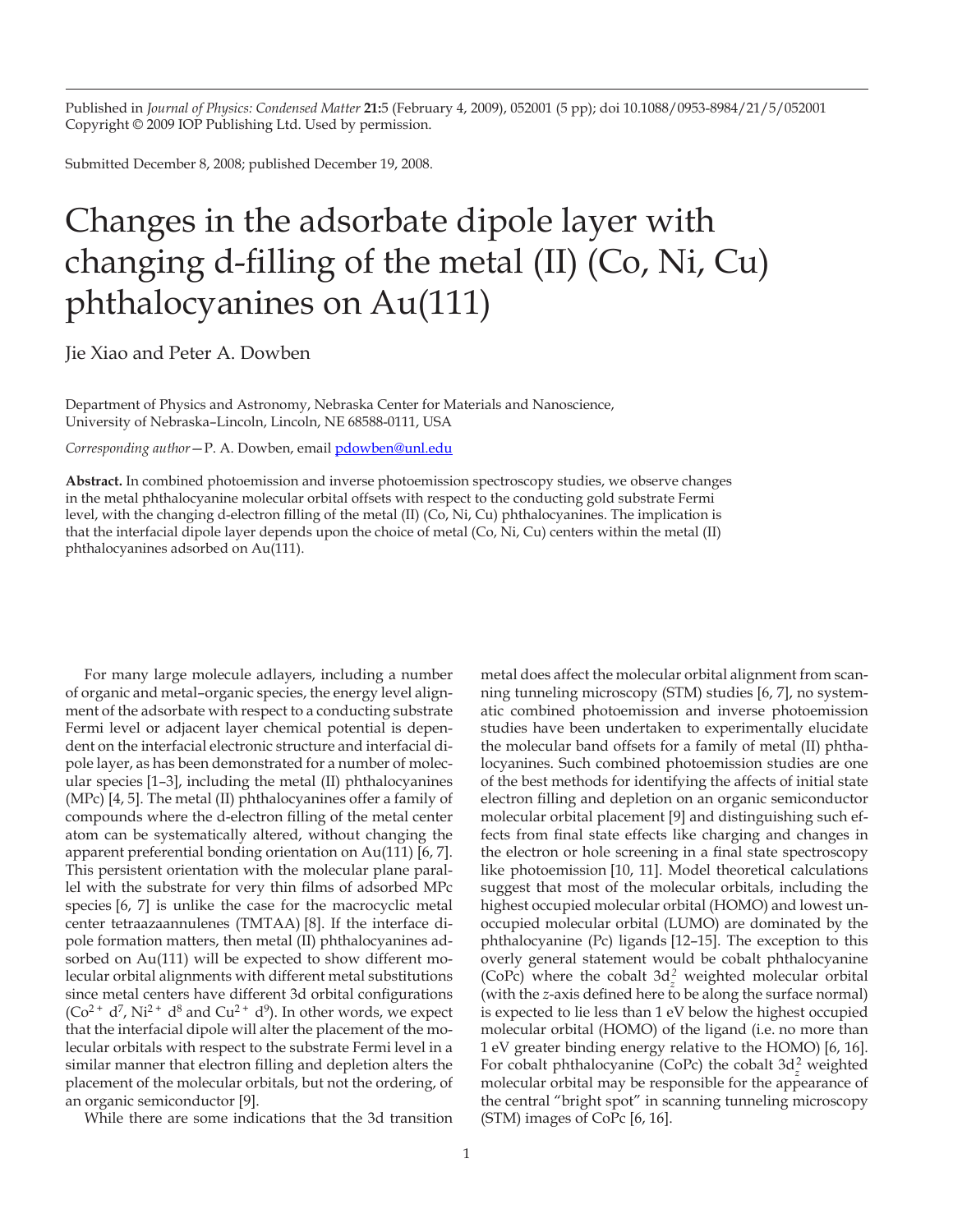

**Figure 1**. The photoemission and inverse photoemission spectra (thick lines) of molecular multilayer CoPc, NiPc, CuPc and H<sub>2</sub>Pc thick films adsorbed on Au(111) substrate at room temperature. Model calculations of the single molecule density of states, using a semi-empirical approach uncorrected for matrix elements and final state effects [3, 5, 8, 9], are shown for comparison as a thin line for each species. Vertical bars roughly indicate the approximate molecular orbital (band) offsets between metal phthalocyanines and  $H_2Pc$ .

Combined photoemission and inverse photoemission spectra were taken from different coverage of metal  $(Co^{2+}$ ,  $Ni<sup>2+</sup>$ , Cu<sup>2+</sup>) phthalocyanines on Au(111) substrate, nominally from one monolayer to the thicker multilayer films. In the case of thicker molecular films studied, thicknesses far greater than the mean free path of the photoelectrons emitted from the gold substrate by He I radiation (21.2 eV photon energy) were chosen, but still at a film thickness where the molecular plane of the metal phthalocyanine remained largely parallel with the interface. The MPc films were grown on Au(111) substrates by evaporation of the commercially available CoPc, NiPc and CuPc powders, in a preparation chamber vacuum continuous with the ultrahigh vacuum (UHV) chamber equipped with both photoemission and inverse photoemission spectroscopies [5, 9, 17, 18]. The clean gold surface was characterized by photoemission and inverse photoemission spectra, and used to establish the substrate Fermi level which is the reference energy for all spectra reported here. The photoemission spectra were taken with a hemispherical electron energy analyzer using He I radiation of 21.2 eV, with the photoelectrons collected along the surface normal. The inverse photoemission spectra were taken in the same UHV chamber using a Geiger–Müller detector with the electrons incident along the surface normal.

The photoemission spectroscopy studies, as predicted by theory, illustrate the very similar electronic structure of the various MPc adsorbed species for thicker molecular films [19–24]. Indeed, the combined occupied and unoccupied electronic structures of metal (Co, Ni, Cu) phthalocyanine "thick" films on Au(111) (Figure 1) from UPS and IPES provide the expected agreement with prior experimental studies and theory [5, 19–24], although there is an observed decrease, compared to our theoretical expectations, in the single molecule HOMO–LUMO gap due to expected solid state effects. Such expected solid state effects include intermolecular interactions [25] that would tend to lead to a decrease in the HOMO–LUMO gap. In spite of the difference in the HOMO–LUMO gap seen in experiment, from the expectations of model ground state calculations, the qualitative agreement with the combined photoemission and inverse photoemission results tend to confirm that most of the observed photoemission features are from the occupied molecular phthalocyanine (Pc) ligand.

There are a number of complications one needs to consider in comparing the adsorbed metal phthalocyanine films on Au(111). There are indications that for thick MPc films, the plane of the molecule tends to tilt up, adopting molecular orientations that are not coplanar with the substrate surface [21], an undesirable molecular orientation (for the purposes of the comparison discussed herein) that we have made every attempt to avoid in our studies here. Furthermore, the actual molecular film thickness may not always be uniform, as in the case of CoPc which exhibits Stranski– Krastanov growth on some substrates [22]. Fortunately, the interfacial dipoles caused by charge transfer between adsorbed metal phthalocyanines (MPc) and the Au(111) substrate have little influence on the spectra of these thicker MPc films as the interface and the immediate interface molecular layers are buried far below from the topmost surface of the thicker molecular films and are thus at distance larger than the photoelectron mean free path: the Au substrate features are not seen to contribute to any of the spectra of Figure 1. Thus the strong similarities seen in comparing the various metal phthalocyanines, are expected for the thicker molecular films.

The comparison of the combined photoemission and inverse photoemission spectra for the non-metal phthalocyanine and the metal  $(Co^{2+}$ , Ni<sup>2+</sup>, Cu<sup>2+</sup>) phthalocyanine molecular films (Figure 1) indicates that the 3d orbital contributions of the metal centers to the overall molecular spectra lead to either an additional final state screening channel or an initial state decrease in the highest occupied molecular orbital (HOMO) to lowest unoccupied molecular orbital (LUMO) gap.

Because the model calculations suggest that the 3d orbital contributions of the metal centers to the overall molecular orbitals are far smaller than is in fact observed in Figure 1, we are forced to conclude that 3d orbital contributions to the molecular orbitals affects both the initial and final states in photoemission and inverse photoemission. The transition metal centers of metal phthalocyanines bring an extra 3d orbital interaction with molecular ligand and adjacent adsorbate molecules and provide extra final state screening channels for the photoemission and inverse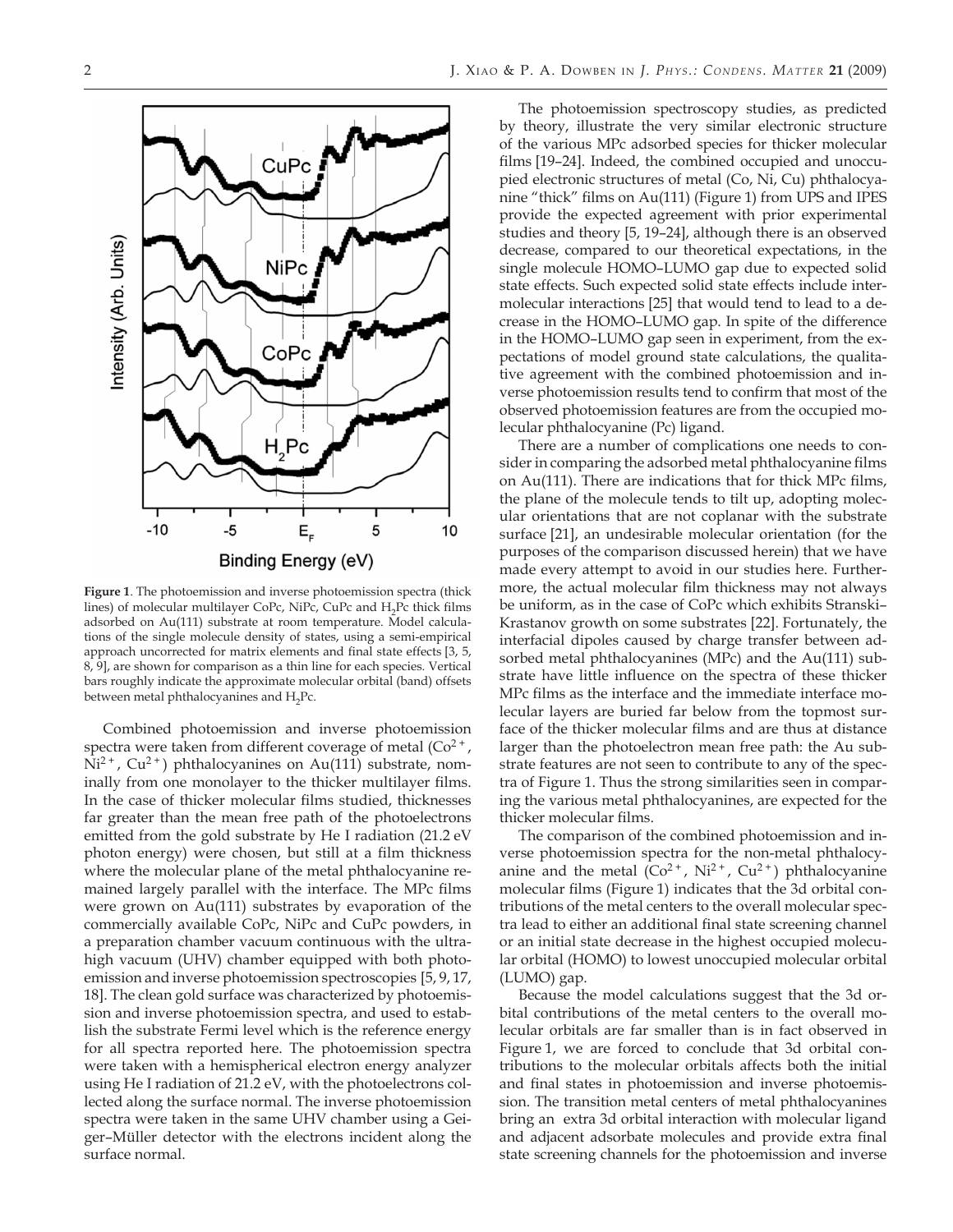

**Figure 2**. Photoemission and inverse photoemission spectra of CoPc, NiPc and CuPc thin films adsorbed on Au(111) substrate at room temperature. Fermi level is referenced to Au substrate. Molecular orbital offsets among CoPc, NiPc and CuPc are marked by vertical bars. The STM insets for adsorbed CuPc (at top) and CoPc (at bottom) are reproduced from [6], with permission.

photoemission processes. The addition of the metal center results in the appearance of a smaller HOMO–LUMO gap for the intra-molecular exited final states [11] than is observed in the photoemission and inverse photoemission from the metal absent center molecule H<sub>2</sub>Pc, as seen in Figure 1. A significant displacement of all the molecular orbitals (collectively) for one of the phthalocyanine adsorbate species studied, generally to greater or lesser binding energies, is not observed in these thicker molecular films (Figure 1), so a pure initial state chemical shift is unlikely. Model calculations (both semi-empirical PM3 and DFT) by ourselves (Figure 1) and others indicate that all three species have similar placements of the chemical potential, as prior theoretical calculations also note [12–16]. This is illustrated in Figure 1 where the model single molecule density of states (PM3) for each species has been shifted by some 6.0 eV (a value of about expected work function) to align the calculated orbital energies with photoemission experiments. Thus the similar alignment of molecular orbitals in photoemission and inverse photoemission for the thicker molecular films is as expected.

To study the interfacial electronic structures and interaction between the metal (Co, Ni, Cu) phthalocyanines and the Au(111) substrate, photoemission and inverse photoemission spectra were taken from "thin" molecular films (Figure 2), for a film thickness between 1 and 2 molecular monolayers. For such MPc films, all the molecules lie flat on the Au(111) surface with the molecular ligand copla-



**Figure 3**. A comparison of the molecular chemical potential (HOMO– LUMO gap center) with respect to the Fermi level between the thin and thick MPc films. Filled circles represent the thin films of MPc, empty squares represent thick films.

nar with the substrate surface. For these thinner molecular films, the combined photoemission and inverse photoemission spectra generally show different molecular orbital alignments with respect to the substrate Fermi level compared to the thicker films. The molecular orbital alignments with respect to the substrate Fermi level also systematically vary for each metal (Co, Ni, Cu) phthalocyanine according to the 3d metal occupancy. These shifts in the molecular orbital alignments with respect to the substrate Fermi level are indicated by vertical bars in Figure 2. The Fermi level moves towards the lowest partially occupied molecular orbital for CoPc and towards the highest partially occupied molecular orbital for CuPc, while for the thinner NiPc molecular films on Au(111), the molecular orbital features are almost at the same position relative to the substrate Fermi level, as in the spectra of "thicker" NiPc films.

The substrate interactions do not simply alter the molecular orbital alignment relative to the substrate Fermi level, but also affect the placement of the molecular orbitals in other ways, as observed in photoemission and inverse photoemission. The highest occupied molecular orbital (HOMO) to lowest unoccupied molecular orbital (LUMO) gap increases up a little for all three metal (Co, Ni, Cu) phthalocyanines, when the molecular films are very thin. This effect is quite large for CoPc and indeed for CoPc, both the highest occupied and lowest lying unoccupied molecular orbitals are strongly perturbed in photoemission and inverse photoemission respectively, as indicated in Figure 2. The strong perturbation of the CoPc molecular orbitals, for the thinner CoPc films on Au(111), supports the contention of Lu *et al* [6] that CoPc is more strongly adsorbed on Au(111) than CuPc.

In Figure 3, we have plotted the center of the experimentally determined adsorbate HOMO–LUMO gap, obtained from the combined photoemission and inverse photoemission studies, with respect to the substrate Fermi level for both thin and thick films. As noted above, the molecular orbital alignment is little different for the three metal (Co, Ni, Cu) phthalocyanines, when the molecular films are rather thick.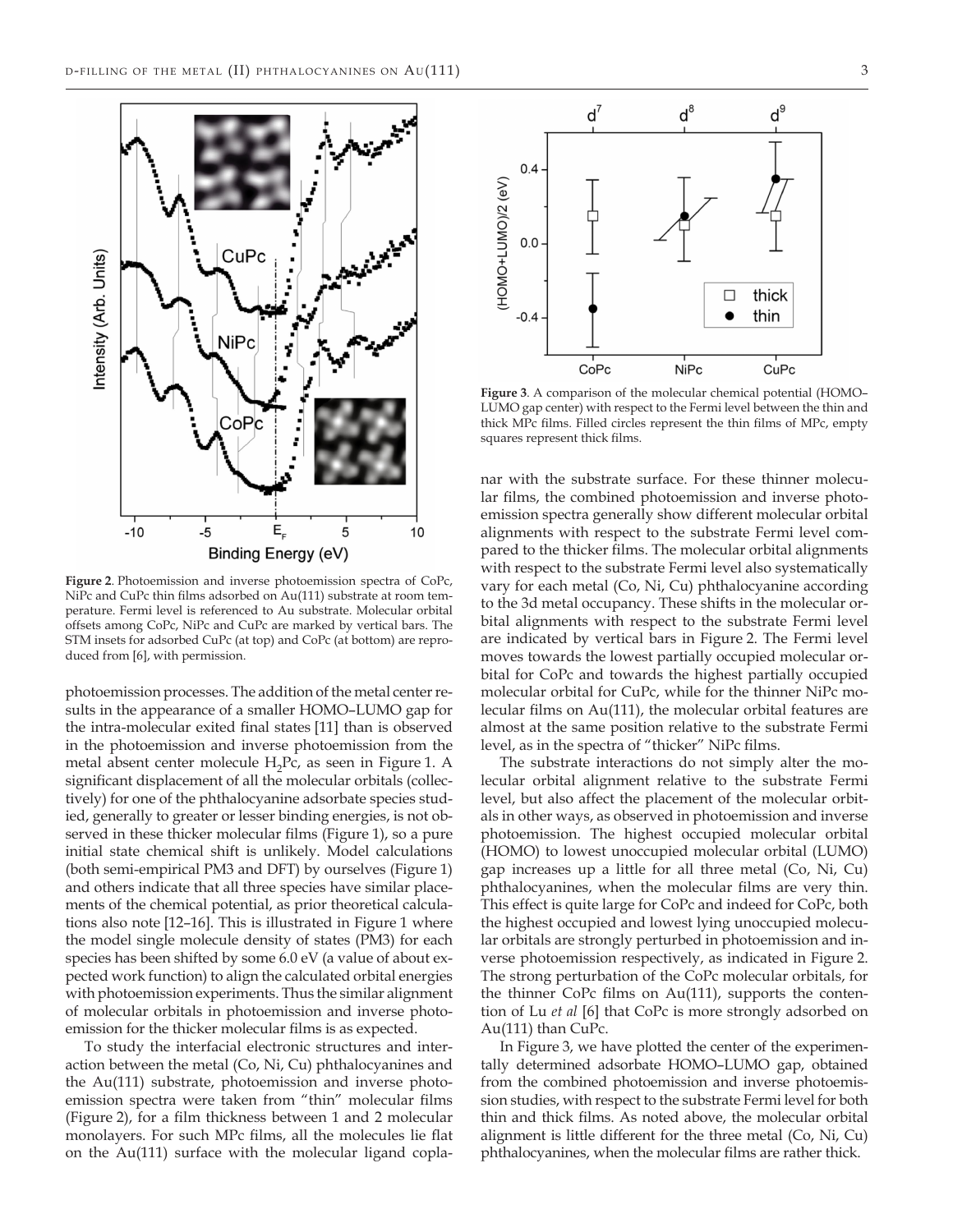the model of orbital filling and depletion [9], the summary plots of the changes in the molecular orbital alignment for the thinner molecular films in Figure 3 indicate that there is electron charge transfer from Au substrate to CoPc. For CuPc on Au(111), the electron charge transfer is in the opposite direction: from the adsorbate to the substrate. For NiPc, the small shift in the molecular orbital alignment suggests little charge transfer could be observed from the photoemission and inverse photoemission spectra and there is little change in the adsorbate molecular orbital charge occupancy, even for the thinner molecular films on Au(111). In general, such electron filling and depletion of the molecular orbitals of the adsorbate species, as observed here at the Au(111) molecular film interface, results in the formation of different interfacial dipoles. Electron filling tends to move the Fermi level position towards the conduction band edge and electron depletion of the molecular orbitals would tend to move the molecular orbital alignment so that the Fermi level is closer to the valence band edge [9]. Band bending at the interface, as occurs with semiconductors, will be unlikely in these systems because of low charge mobility along the surface normal inside the metal (Co, Ni, Cu) phthalocyanine thin film and because of the short extinction length of the molecular orbital wavefunctions outside each individual molecule [26, 27].

Charge depletion from CuPc would tend to deplete the Cu 3d*<sup>z</sup>* 2 orbital, through the ligand, and lead to an increase of the orbital binding energy, if the ligand to metal bond strength remains largely preserved (again with the *z*-axis defined along the surface normal). Charge depletion from Cu  $3d<sub>z</sub><sup>2</sup>$  orbital means that the occupied Cu 3d states will be harder to observe in scanning tunneling microscopy. Because the occupied Cu 3d<sub>yz</sub> and 3d<sub>yz</sub> are not fully symmetric states, i.e. they are elements in the E irreducible representation, not the fully symmetric  $A_1$  irreducible representation in  $C_{4v}$ , the tunneling matrix elements will be smaller than expected for the Cu 3d*<sup>z</sup>* 2 orbital [28–33]. Tunneling matrix elements that apply to scanning tunneling microscopy tend to favor the electron states that are fully symmetric: the  $A_1$ irreducible representation in  $C_{4v}$  containing states with s,  $p_z$ and  $d^2$  contributions. While the highest occupied molecular orbitals of CuPc will be placed closer to the Fermi level at the molecule/Au(111) interface than is the case for either NiPc or CoPc, the Cu 3d*<sup>z</sup>* 2 and s weighted molecular orbitals, with the large tunneling matrix elements values, remain placed well away from the Fermi level, thus a change in the symmetric state occupancy  $(A_1 \text{ irreducible representation})$ tation in  $C_{4v}$ ) will have a profound effect on the how well the Cu metal center atom is imaged. The depletion of the Cu 3d<sup>2</sup> orbital occupancy through the ligand, due to interface bonding, means that the Cu center atom will be harder to image for CuPc adsorbed on Au(111) in scanning tunneling microscopy than the metal center of the other phthalocyanine. While there is difficulty in imaging the metal center for CuPc, the ligand for CuPc should be brighter as is indeed observed [6] and illustrated in Figure 2 as an inset. On

the other hand, charge donation to the adsorbed CoPc will tend to be through frontier orbitals of the Au(111) substrate: 6s and  $5d_z^2$  with spectral weight located near the Fermi level. Such charge contributions will enhance the Co  $3d<sub>z</sub><sup>2</sup>$  orbitals which means that tunneling at the metal center position for CoPc is highly likely, if substrate contributions are included for low bias voltages (as occurs with alkali metal adsorption on metal surfaces [34]). This increase in tunneling current at the metal center position for CoPc on Au(111) has also been

observed [6], and again illustrated in Figure 2 as an inset. In conclusion, we have demonstrated that molecular orbital filling and depletion of the adsorbed molecular metal (Co, Ni, Cu) phthalocyanines at the Au(111) interface results in different energy level alignments for metal phthalocyanines with different metal centers that scale with the metal d-filling.

This research was supported by the National Science Foundation through grant number CHE-0415421 and CHE-0650453. The authors are grateful to K. W. Hipps for helpful conversations and permission to reproduce the STM images in Figure 2.

## **References**

- [1] Ishii H, Sugiyama K, Ito E, and Seki K 1999 *Adv. Mater.* **11** 605
- [2] Zhu X Y 2004 *Surf. Sci. Rep.* **56** 1
- [3] Balaz S, Caruso A N, Platt N P, Dimov D I, Boag N M, Brand J I, Losovyj Ya B, and Dowben P A 2007 *J. Phys. Chem.* B **111** 7009
- [4] Kera S, Yabuuchi Y, Yamane H, Setoyama H, Okudaira K K, and Ueno N 2004 *Phys. Rev.* B **70** 085304
- [5] Xiao J, Sokolov A, and Dowben P A 2007 *Appl. Phys. Lett.* **90** 242907
- [6] Lu X, Hipps K W, Wang X D, and Mazur U 1996 *J. Am. Chem. Soc.* **118** 7197
- [7] Lu X and Hipps K W 1997 *J. Phys. Chem.* B **101** 5391
- [8] Liu J, Xiao J, Choi S-B, Jeppson P, Jarabek L, Losovyj Ya B, Caruso A N, and Dowben P A 2006 *J. Phys. Chem.* B **110** 26180
- [9] Xu B, Choi J, Caruso A N, and Dowben P A 2002 *Appl. Phys. Lett.* **80** 4342
- [10] Ortega J E, Himpsel F J, Li D, and Dowben P A 1994 *Solid State Commun.* **91** 807
- [11] Dowben P A 2000 *Surf. Sci. Rep.* **40** 151
- [12] Rosa A and Baerends E J 1994 *Inorg. Chem.* **33** 584
- [13] Reynolds P A and Figgis B N 1991 *Inorg. Chem.* **30** 2294
- [14] Scrocco M, Ercolani C, and Paoletti A M 1993 *J. Electron Spectrosc. Relat. Phenom.* **63** 155
- [15] Suzuki T, Kurahashi M, Ju X, and Yamauchi Y 2002 *J. Phys. Chem.* B **106** 11553
- [16] Barlow D E, Scudiero L, and Hipps K W 2004 *Langmuir* **20** 4413
- [17] McIlroy D N, Waldfried C, McAvoy T, Choi J, Dowben P A, and Heskett D 1997 *Chem. Phys. Lett.* **264** 168
- [18] Choi J, Dowben P A, Borca C N, Adenwalla S, Bune A V, Ducharme S, Fridkin V M, Palto S P, and Petukhova N 1999 *Phys. Rev.* B **59** 1819
- [19] Kera S, Yamane H, Sakuragi I, Okudaira K K, and Ueno N 2002 *Chem. Phys. Lett.* **364** 93